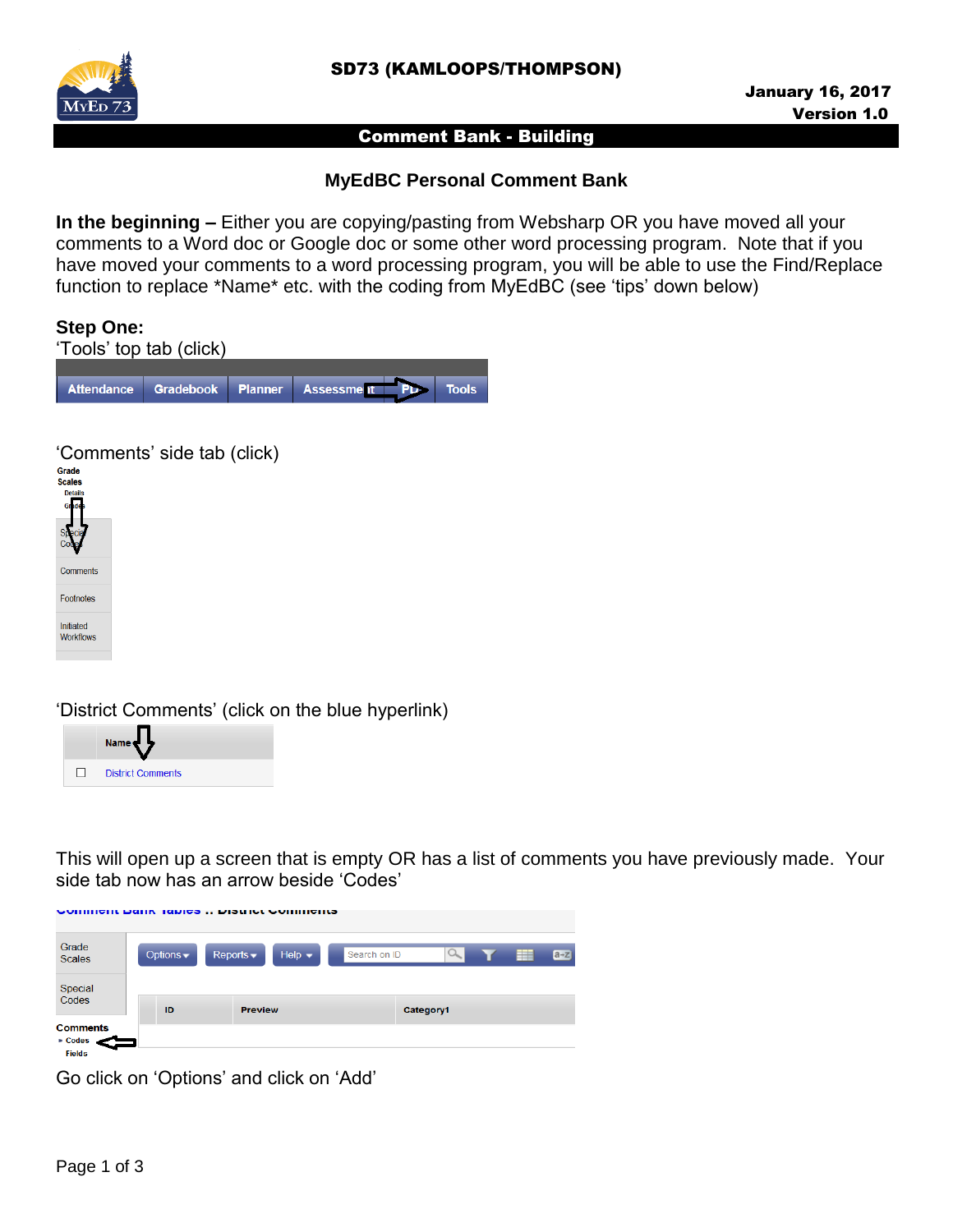

#### Comment Bank - Building

| Grade<br>Scales                        | Options $\star$      | Reports $\star$ |
|----------------------------------------|----------------------|-----------------|
| Special<br>Codes                       | Add                  |                 |
|                                        | Delete               |                 |
| Comments<br>$E$ Codes<br><b>Fields</b> | <b>Modify List</b>   |                 |
|                                        | Mass Update          |                 |
|                                        | Query                |                 |
| <b>Ecotnotes</b>                       | <b>Show Selected</b> |                 |
|                                        | <b>Omit Selected</b> |                 |
| <b>Louisian Annual</b>                 |                      |                 |

This brings up the blank Comment area that you can now fill out.

| Special<br>Codes                        | <b>X</b> Cancel<br><b>圖</b> Save |        |
|-----------------------------------------|----------------------------------|--------|
| <b>Comments</b>                         | ID <sup>*</sup>                  |        |
| $\triangleright$ Codes<br><b>Fields</b> | Comment Preview <sup>*</sup>     |        |
| <b>Footnotes</b>                        |                                  |        |
| Initiated<br><b>Workflows</b>           | Comment <sup>*</sup>             |        |
| Workflow<br><b>Tasks</b>                |                                  |        |
| Logs                                    | Category 1*                      |        |
| Question<br><b>Bank</b>                 | Category 2                       |        |
|                                         | Category 3                       |        |
|                                         | <b>Disabled indicator</b>        | $\Box$ |
|                                         | <b>P</b> Save<br><b>X</b> Cancel |        |

Once you have filled this out and clicked 'Save' you can go back up to 'Options' 'Add' to do another one. Step Two is how to fill out.

### **Step Two:**

Fill in the fields : **ID** (eg) 001, 002 etc - this is not what you will use to find your comment later on but the program does require something to be put here. Make it unique for each comment.

**Comment Preview** (eg) works independently, not in group - this is a snapshot sentence that only you will be able to see when your comments are listed. Helps you find the comment you want. Be brief.

**Comment** (you can write your own OR this is where you copy/paste from some sort of word processing program)

**Categories** (eg) Social Responsibility - Category 1 is the most important as it is the one that will show up on a dropdown menu later on. Our suggestion is to use it for subjects. The other two categories are up to you as it is how you like to organize them. SAVE. (you have now just saved your first comment in your comment bank) \*Note – use the exact same wording in your category 1 when you are creating more than one comment for that subject

#### **Tips**:

- The category 1 label is the most important. Use it as a subject label. It is what will show up in the pulldown menu.

-The preview sentence is a short snapshot of what your comment is.